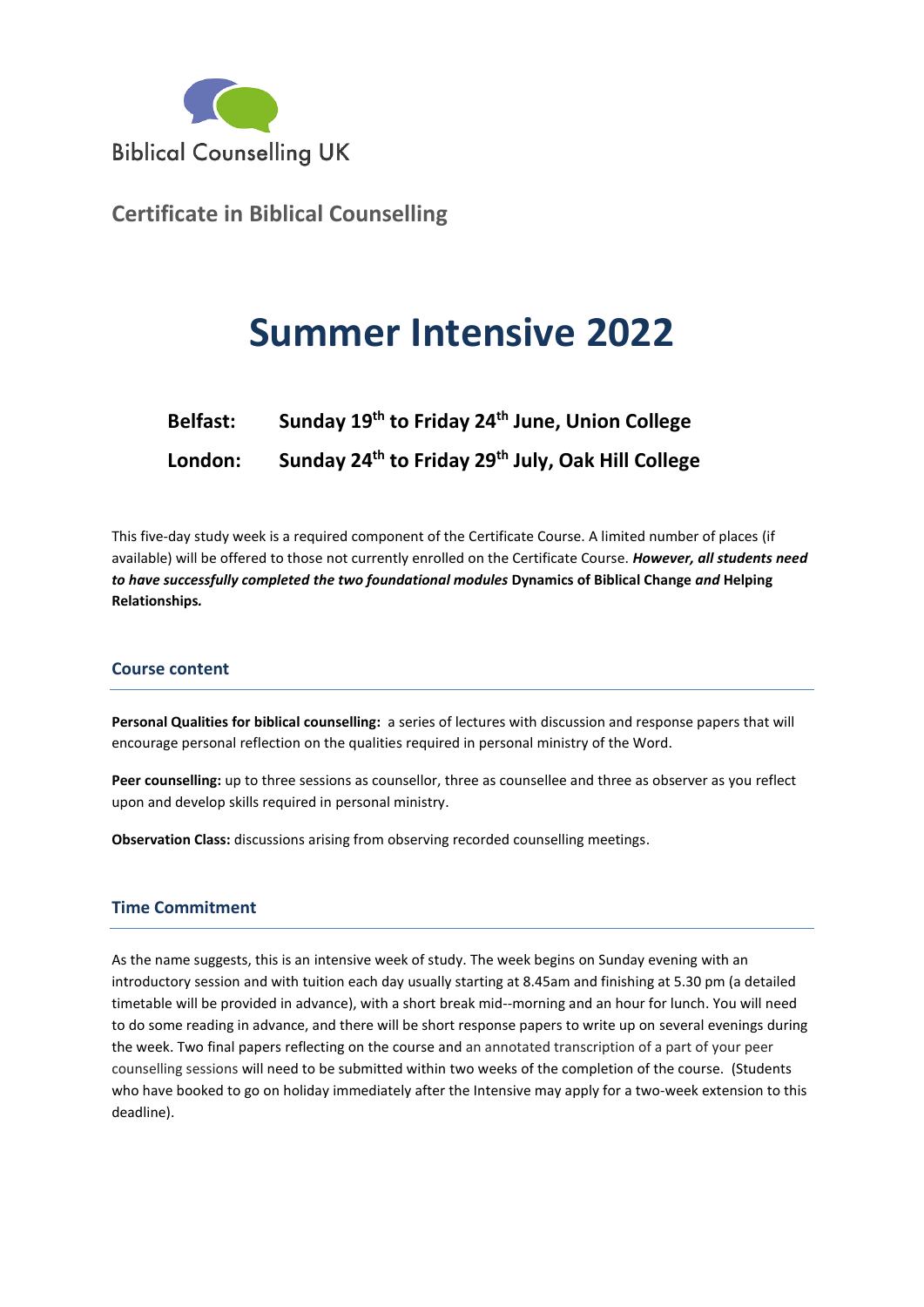## **Locations and Accommodation**

## **Belfast - Sunday 19th to Friday 24 th June**

The venue in Belfast is Union College, 108 Botanic Avenue, Belfast, BT7 1JT.

Full-board en-suite accommodation (subject to availability) in single college rooms is available. Alternatively, you may arrange your own accommodation locally, or commute into Belfast each day.

| Accommodation (full board) | <b>£200 for five nights (Sunday to Thursday)</b>                                                                                           |
|----------------------------|--------------------------------------------------------------------------------------------------------------------------------------------|
| Meals only                 | £100 for breakfast, lunch and dinner (dinner on Sunday to lunch on Friday)<br>E75 for lunch and dinner (Sunday evening to lunch on Friday) |
| Travel                     | There is free parking at Union which is situated in the campus of the<br>Queen's University Belfast. Travel directions                     |

----------------------------------------

#### **London - Sunday 24 th – Friday 29th July**

The venue in London is Oak Hill College, Chase Side, Southgate, London N14 4PS.

As there isn't accommodation available onsite, lunch and an early supper in the college dining room will be served each day in order to maximise time together and benefit from the conversation and interaction.

A limited amount of accommodation is available in the homes of local Christians on a bed-and-breakfast basis. Alternatively, your may arrange your own accommodation locally (local budget hotels are listed below), or commute to the college each day.

| Lunch and supper      | £90 (supper on Sunday to lunch on Friday)                                                                                                                                          |
|-----------------------|------------------------------------------------------------------------------------------------------------------------------------------------------------------------------------|
| Accommodation (B&B)   | £100 for five nights in the spare room of a local Christian                                                                                                                        |
|                       |                                                                                                                                                                                    |
| Local hotels include: | Premier Inn - London Southgate Hotel (1.2 miles)                                                                                                                                   |
|                       | Premier Inn - London New Southgate Hotel (2.2 miles)                                                                                                                               |
|                       | Travelodge – London Whetstone (2.6 miles)                                                                                                                                          |
| Travel                | There is free parking at Oak Hill College. The nearest tube station is<br>Southgate which is a 1 mile walk/bus journey (very frequent service) from<br>the station to the college. |